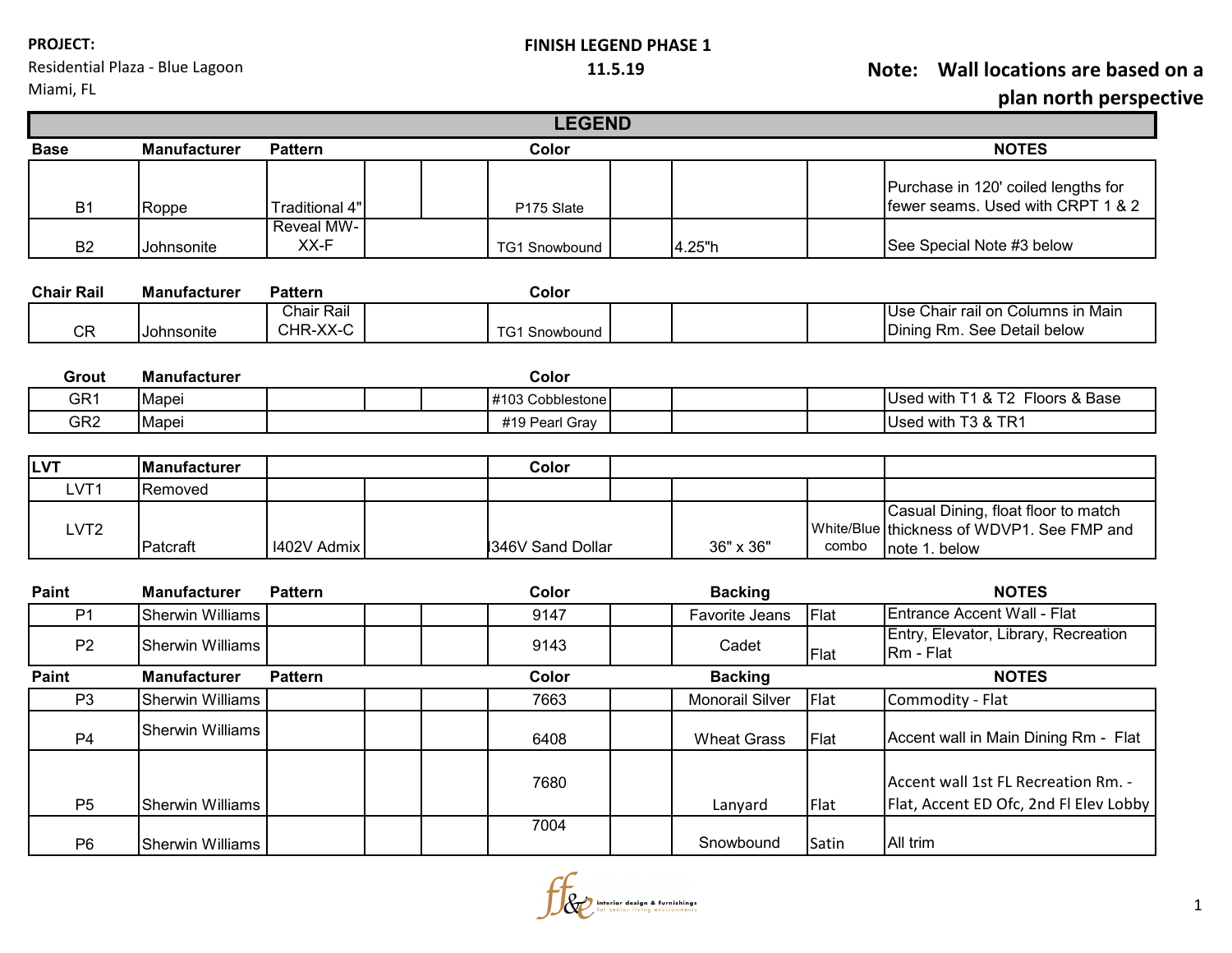| <b>PROJECT:</b> |  |  |
|-----------------|--|--|
|-----------------|--|--|

Residential Plaza - Blue Lagoon

#### **FINISH LEGEND PHASE 1**

## **11.5.19 Note: Wall locations are based on a plan north perspective**

Miami, FL Г **LEGEND** 

| n7                   | .<br>illiams<br>Sherwin |  | 7012 | لream∨ | <b>IFlat</b> | IAII<br>Ceilings<br>Flat                                         |
|----------------------|-------------------------|--|------|--------|--------------|------------------------------------------------------------------|
| <b>P<sub>R</sub></b> | <br>illiams<br>Sherwin  |  | 6523 | Denim  | <b>IFlat</b> | <b>Staff B</b><br>Accent Wall -<br>Flat<br>-<br>. Break ⊑<br>Rm. |

**Plastic** 

| Laminate        | <b>Manufacturer</b> | <b>Pattern</b> | Color                   |  |                                                                                     |
|-----------------|---------------------|----------------|-------------------------|--|-------------------------------------------------------------------------------------|
| PL <sub>1</sub> | Wilsonart           | 4820-60        | Carbon EV               |  | Built-in Corridor Counter, Break Rm. Built-<br>In, Bistro Cabinet faces See Note #4 |
| PL <sub>2</sub> | Wilsonart           | 4588-90        | Kalahari Topaz          |  | Med Rm, Exam Rm, Ex Dir. Waiting See<br>Note #4                                     |
| PL3             | <b>IWilsonart</b>   | 5003-38        | White Cascade           |  | Library, Laundry Built-ins. See Note #4                                             |
| PL <sub>4</sub> | Wilsonart           | 4830K-18       | <b>Satiin Stainless</b> |  | I1st FI Restroom Partitians See Note #8                                             |

| <b>Porcelain Tile Manufacturer</b> |                | <b>Pattern</b>                      |                  | Color |                   | <b>NOTES</b>                                                                                                                                                       |
|------------------------------------|----------------|-------------------------------------|------------------|-------|-------------------|--------------------------------------------------------------------------------------------------------------------------------------------------------------------|
|                                    | <b>Daltile</b> | Cove Creek   #CC10                  |                  | Gray  | 12"x 24"          | Floors See FMP for direction of tile, offset<br>joints 50%. Float WDVP1 as it meets T1<br>to ensure flush joint.                                                   |
| T <sub>2</sub>                     | Daltile        | Cove Creek                          | CC <sub>10</sub> | Gray  | 3"x13" Bullnose   | Added to top of 2" cut tile for 5" wall base<br>offset joints 50%                                                                                                  |
| T3                                 | <b>Daltile</b> | <b>CEGITROC</b><br>N <sub>1</sub> P |                  | Ocean | <b>Glass Tile</b> | 4"h Horizontal row, sink wall of 1st FI<br>Restrooms, above sinks & countertop as<br>backsplash and along sides to front of<br>counter. Use TR1 metal rounded edge |

| <b>Sheet Vinyl</b> | <b>Manufacturer</b> | Pattern        |       | Color      |                  | <b>NOTES</b>                                                |
|--------------------|---------------------|----------------|-------|------------|------------------|-------------------------------------------------------------|
| SV <sub>1</sub>    | Mannington          | Assurance II I | 16302 | Stone Gray | $\sim$<br>' wide | Dietitian<br>1st floor Laundrv.<br>Storage rm.<br>Mars Ofc. |

| <b>Solid Surface</b> | Manufacturer |     |                  | Color   |             |      |                                                                     |
|----------------------|--------------|-----|------------------|---------|-------------|------|---------------------------------------------------------------------|
| 001<br>55.           | Daltile      | One | <b>IPolished</b> | Eauinox | <b>OQ23</b> | l2cm | <b>Bistro Serving</b><br>Counter and<br>See Note #4<br>Ibacksplash. |

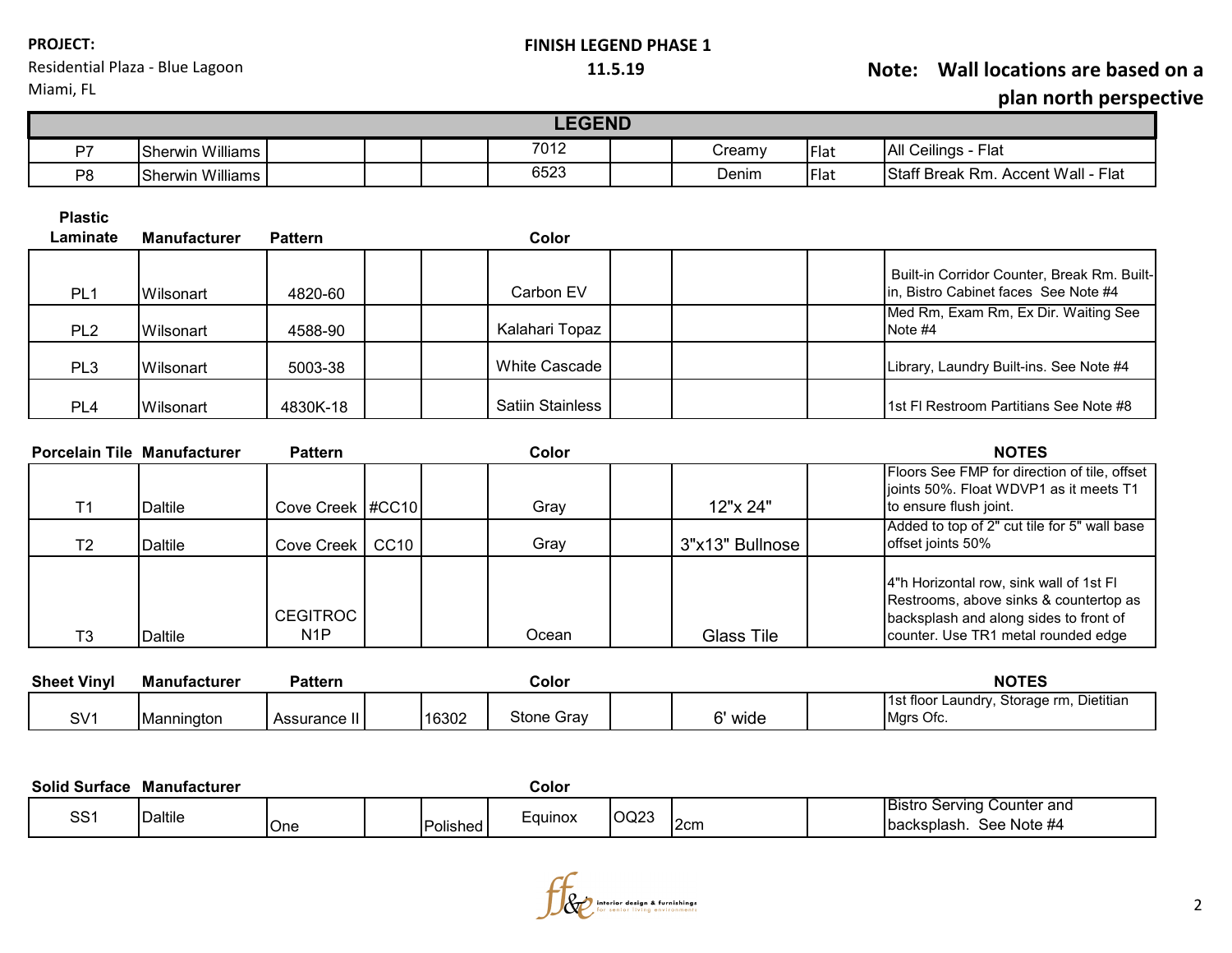| <b>PROJECT:</b> |
|-----------------|
|-----------------|

### **FINISH LEGEND PHASE 1**

**11.5.19 Note: Wall locations are based on a** 

Residential Plaza - Blue Lagoon Miami, FL

| SS <sub>2</sub>   | <b>Daltile</b>                                | One            | Polished | Cameo Pearl               | <b>NQ08</b> | 2cm | Restrooms 1st and 2nd Fl. See Note<br>#4                                                              |
|-------------------|-----------------------------------------------|----------------|----------|---------------------------|-------------|-----|-------------------------------------------------------------------------------------------------------|
| <b>Trim</b>       | <b>Manufacturer</b>                           | <b>Pattern</b> |          | Color                     |             |     | <b>Notes</b>                                                                                          |
| TR <sub>1</sub>   | Schluter Rondec RO 80 TSSG<br>(rounded shape) |                |          | <b>TSSG Stone</b><br>Grey |             |     | Rounded aluminum painted edge band to<br>be used with T3 wall tile, see Note #5 and<br>profile below. |
| <b>Transition</b> |                                               |                |          |                           |             |     |                                                                                                       |
| <b>Strip</b>      | Manufacturer                                  |                |          | Color                     |             |     |                                                                                                       |
| <b>NA</b>         |                                               |                |          |                           |             |     |                                                                                                       |

| Wallcovering    | Manufacturer | <b>Pattern</b>          | Color                                 |                                                                                        |
|-----------------|--------------|-------------------------|---------------------------------------|----------------------------------------------------------------------------------------|
| WC1             | D.L. Couch   | <b>Alley Cat</b>        | Z176-818<br>Antigua                   | Reception 2nd FI Overhead See<br><b>Accent Paint Plan</b>                              |
| WC <sub>2</sub> | D.L. Couch   | Calabria<br>Silhouette  | 2VRH-02 Scilla                        | Casual Dining See Accent Paint Plan                                                    |
| WC3             | D.L. Couch   | <b>Sonoma</b>           | A171-864<br>Shoreline                 | <b>IBistro See Accent Paint Plan</b>                                                   |
| WC4             | D.L. Couch   | Versa Guard<br>Type III | Type 3-163881<br>Color Dorian<br>Gray | Below Chair Rail on Main Dining<br>Columns/pilasters. See detail and note<br>#7 below. |

**Wood Vinyl** 

| <b>Plank</b> | <b>Manufacturer</b> | <b>Pattern</b>            |              | Color       |             |          | <b>NOTES</b>                                                                                 |
|--------------|---------------------|---------------------------|--------------|-------------|-------------|----------|----------------------------------------------------------------------------------------------|
| WDVP1        | <b>IPatcraft</b>    | <b>I439V</b><br>Crossover | Glue<br>Down | 00560 Dusk  | It. Gray    | 7"x 48"  | 1st FI Corridor, Main Dng, Recreation<br>Rm. Entry Lobby, Elevator Lobby,<br>Bistro, See FMP |
| WDVP2        | Patcraft            | <b>I439V</b><br>Crossover | Glue<br>Down | 00450 Oasis | <b>Blue</b> | 7" x 48" | Entry Lobby, Elevator Lobby, 1st Fl<br><b>Bistro See FMP</b>                                 |

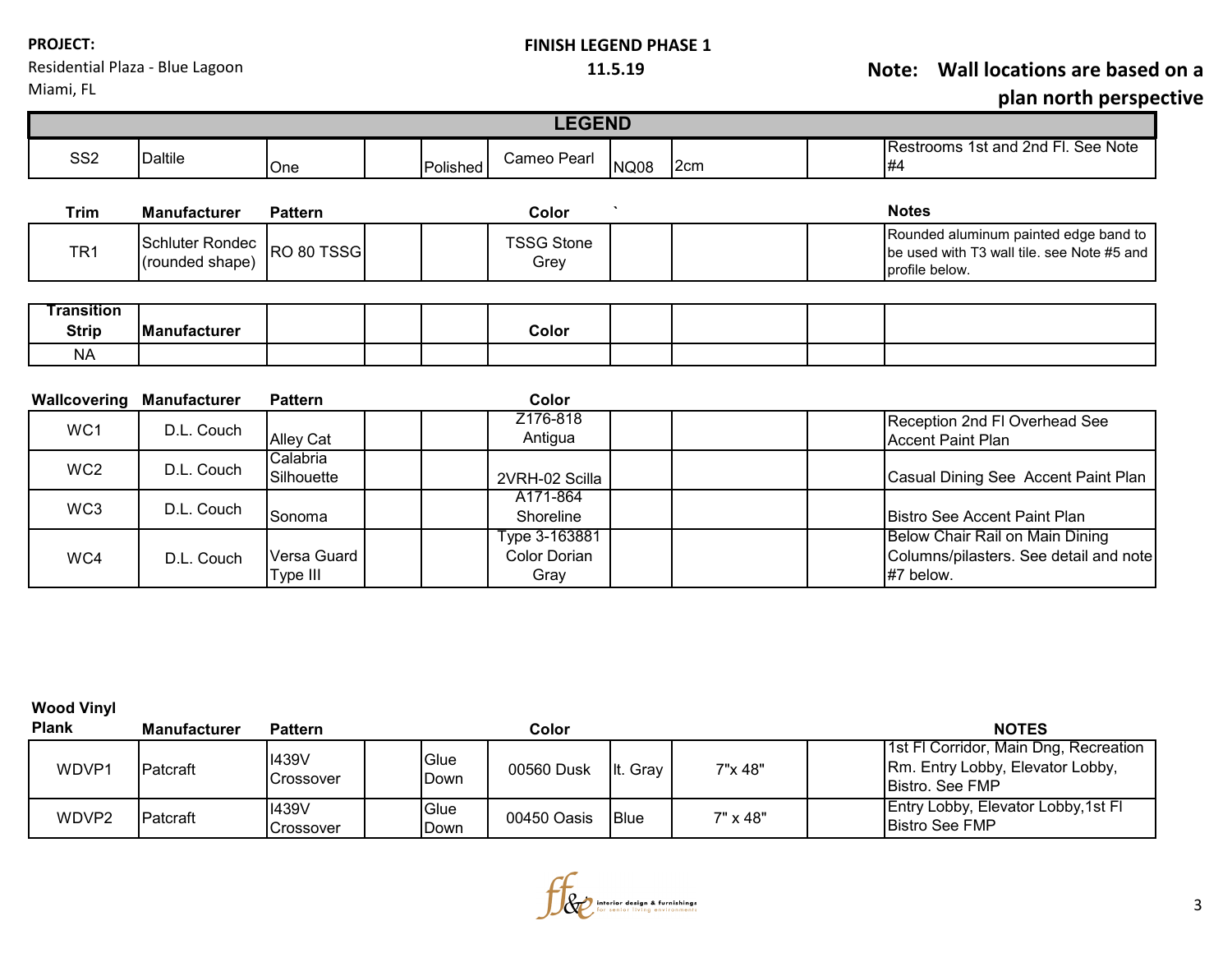| <b>PROJECT:</b>                 |  |
|---------------------------------|--|
| Residential Plaza - Blue Lagoon |  |
| Miami, FL                       |  |

## **FINISH LEGEND PHASE 1**

## **11.5.19 Note: Wall locations are based on a**

**plan north perspective**

| <b>EGEND</b> |                 |              |      |                      |  |          |                                                |                                     |  |
|--------------|-----------------|--------------|------|----------------------|--|----------|------------------------------------------------|-------------------------------------|--|
| WDVP3        | <b>Patcraft</b> | <b>I439V</b> | Glue | 00570 Shadow Dk Gray |  | 7" x 48" | , Elevator Lobby, 1st Fl<br>IEntrv I<br>Lobby. |                                     |  |
|              |                 | Crossover    | Down |                      |  |          |                                                | See FMP<br><b>Bistro</b><br>∟ibrarv |  |

|   | <b>Special Notes:</b>                                                                                                                                                                                                                                                |  |  |  |  |  |
|---|----------------------------------------------------------------------------------------------------------------------------------------------------------------------------------------------------------------------------------------------------------------------|--|--|--|--|--|
|   | LVT2 does not match thickness of WDVP and needs to be floated for smooth transition with WDVP. Also, following manufacturer's specs, a<br>surface treatment needs to be applied after installation is complete to LVT 2 using manufacturer's product and guidelines. |  |  |  |  |  |
| 2 | Low-Profile transition strips to be used when new flooring meets existing to make for as smooth a transition as possible with color selections to<br>blend as much as possible with the new product.                                                                 |  |  |  |  |  |
| 3 | Replace existing base with B2 Johnsonite Reveal MW-XX-F, TG1-Snowbound                                                                                                                                                                                               |  |  |  |  |  |
| 4 | Solid Surface countertop edge to be pencil roll top and bottom. Laminate countertop edge to be waterfall edge.                                                                                                                                                       |  |  |  |  |  |
| 5 |                                                                                                                                                                                                                                                                      |  |  |  |  |  |



`

TR1 Schluter Systems painted metal edge. Also use corners and ends RO80-TSSG Stone



# **MAIN DINING CEILING AND WHERE OTHERWISE SPECIFIED:**

6 **Acoustical Solutions "Acousticloud Sound Clouds**" Guilford of Main Fabric-Color Bailey 2299 / Kennebec Blue #7041

Dining Oval 4'x8' see Reflected Ceiling Plan for locations

**Ceiling Tile** - Armstrong Ceilings "Calla" #2820 Lay-In Color White, 24"x24" x1" **Ceiling Grid** - Armstrong 360 Painted Grid Standard Color- White, 15/16" Face